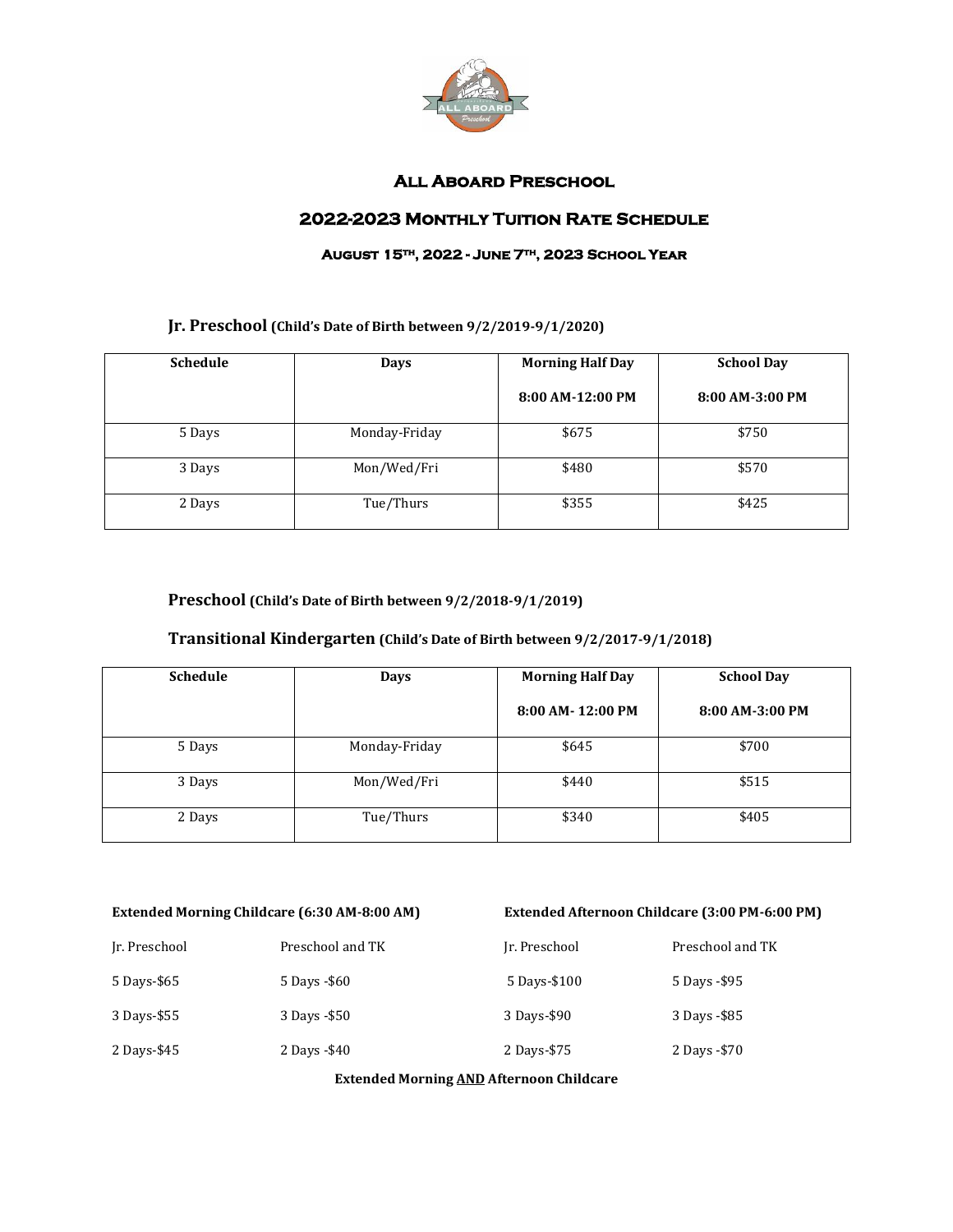

| Ir Preschool | Preschool and TK |
|--------------|------------------|
| 5 Days-\$120 | 5 Days - \$110   |
| 3 Days-\$105 | 3 Days-\$100     |
| 2 Days-\$90  | 2 Days - \$85    |

No special schedule accommodations can be made. Tuition is collected on the 1st of every month through an automatic billing system; Tuition Express. No other billing options are available.

Non-refundable registration fee: \$100

School-Day Material Fee (includes yearbook, classroom material, bedsheet & emergency kit): \$40

Half-Day Students Material Fee (includes yearbook, classroom material & emergency kit): \$30

Sibling & Military discount available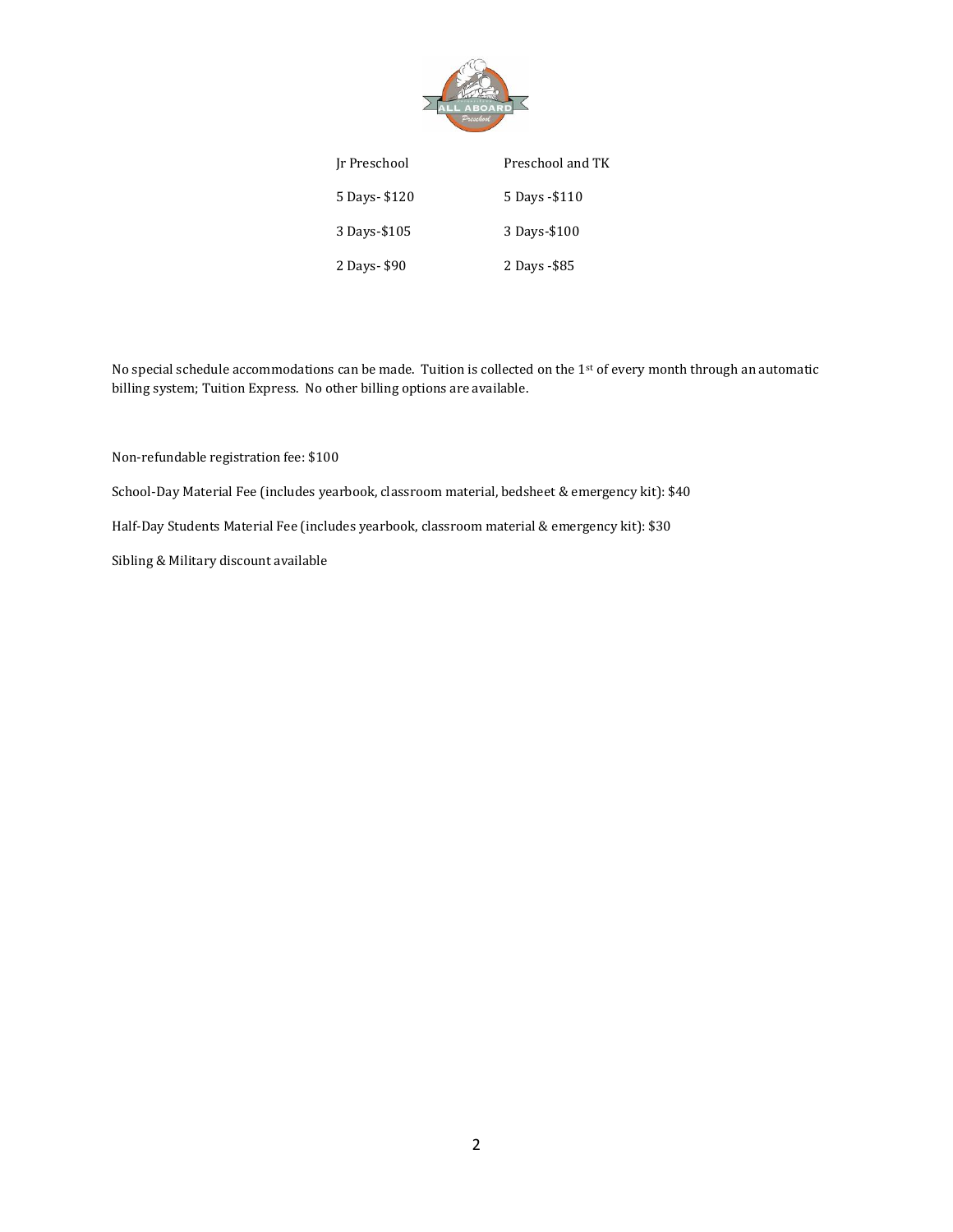

# **All Aboard Preschool Admission Agreement & Parent Handbook Acknowledgement**

| Married _________________________ Divorced_______________________Single____________________________ |
|-----------------------------------------------------------------------------------------------------|
|                                                                                                     |

All Aboard Preschool offers half-day and full-day options for children ages 2 ½-6 years of age. The school will provide each child with quality care, preschool curriculum, opportunities to explore and play; a nap/ rest period (sheets and blankets to be provided by the parent) and a morning and afternoon snack. The parent/guardian provides lunch.

\_\_\_\_\_\_\_\_\_\_\_\_\_\_\_\_\_\_\_\_\_\_\_\_\_\_\_\_\_\_\_\_\_\_\_\_\_\_\_\_\_\_\_\_\_\_\_\_\_\_\_\_\_\_\_\_\_\_\_\_\_\_\_\_\_\_\_\_\_\_\_\_\_\_\_\_\_\_\_\_\_\_\_\_\_\_\_\_\_\_\_\_\_\_\_\_\_\_\_\_\_\_\_\_\_

Tuition and fees are due and payable on the first of each month. A late fee of \$35 will be charged if payment is received after the 5th of the month. Any check returned for insufficient funds will generate a \$25 charge plus applicable late fees.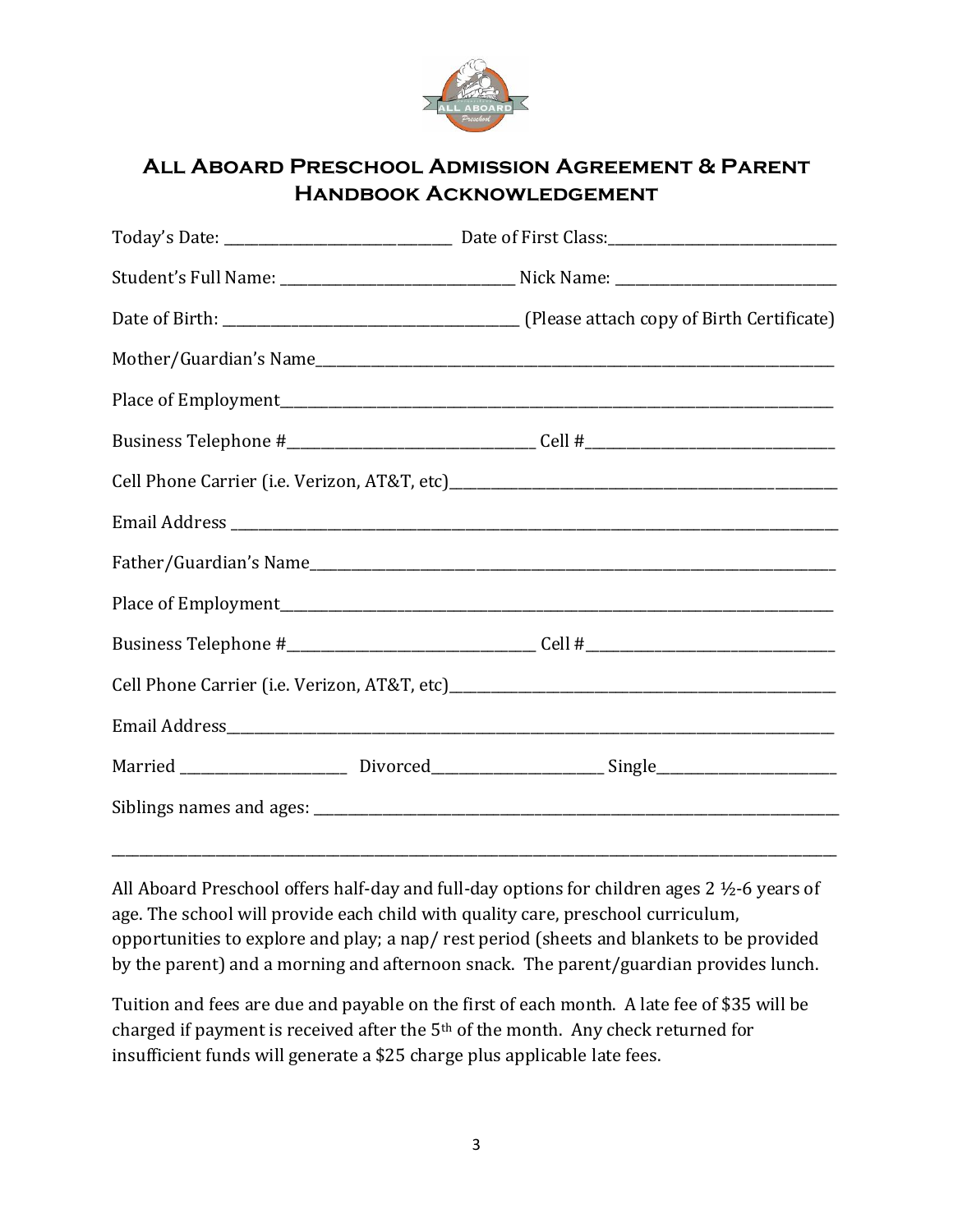

The initial registration fee is due at the time of enrollment. The annual Materials fee is due each year by August 15. The Summer deposit is due by June 1 of each year.

Registration and Materials fees are non-refundable. If your child is not picked up by dismissal time, you will be required to pay a late pick up fee as follows:

The following charges will be incurred per child:

- 1-5 minutes late: \$10.00 • 6-10 minutes late: \$15.00 • 11-15 minutes late: \$20.00 • 16-20 minutes late: \$30.00 • 21-25 minutes late: \$45.00
- 26-30 minutes late: \$55.00
- After 30 minutes: \$100.00
- 

A 30-day notice must be given for change of day requests or the withdrawal of your child from the program. Refunds will not be provided once paid. There are no exceptions to this rule.

The school will be closed for holidays and professional development days. Credit will not be given for days the child is not at the school or if the school is closed. Please refer to the Preschool Calendar for specific days.

On rare occasions there may come a time when, in the judgement of the Preschool Director, All Aboard Preschool is not able to meet the needs of a particular student, or there has been a violation of the rules and regulations outlined in the Parent Handbook. In these cases, your child may no longer be allowed to attend All Aboard Preschool.

The state of California general licensing requirements requires that the Community Care Licensing agency shall have the authority to interview children or staff and to inspect and audit children or facility records without prior consent. The Licensee (All Aboard Preschool; Cornerstone Community Church) shall make provisions for private interviews with any child/children or any staff member(s) and for the examination of all records relating to the operation of the facility.

**I have read, understand, and agree to all policies set forth in the Parent Handbook and this Admissions Agreement. I understand that All Aboard Preschool reserve the right to revise, eliminate, or otherwise change provisions of the handbook at its discretion.**

| Parent/Guardian Signature |  | <b>Date</b> |
|---------------------------|--|-------------|
|---------------------------|--|-------------|